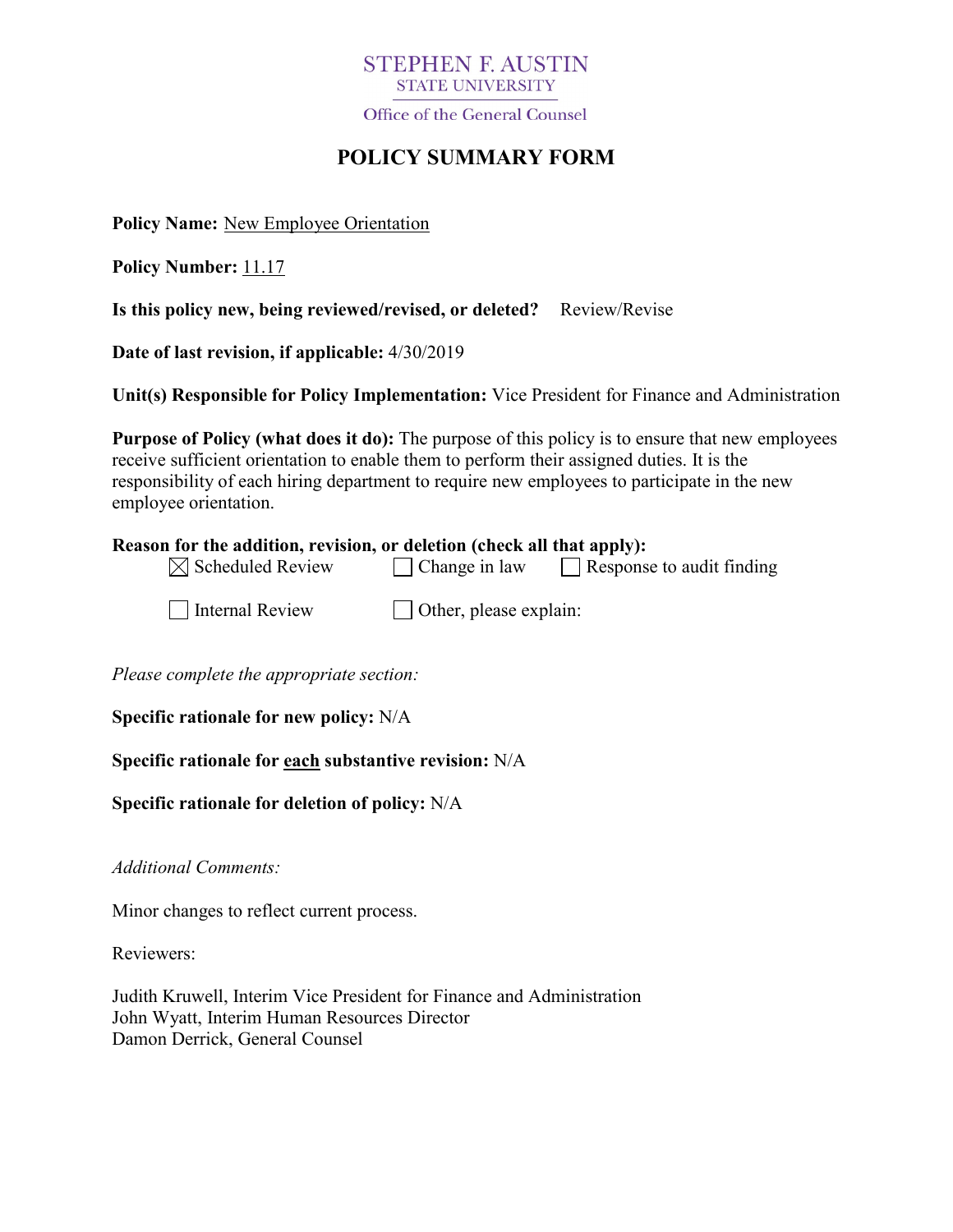## **New Employee Orientation**

**Original Implementation:** September 1990 **Last Revision:** April *12*30, 20*22*19

### **Purpose**

The purpose of this policy is to ensure that new employees receive sufficient orientation to enable them to perform their assigned duties. It is the responsibility of each hiring department to require new employees to participate in the new employee orientation.

### **General**

The human resources department orients new employees to SFA in two different sessions: *a*A benefit information session and a *general*"Welcome Jacks" orientation session. The hiring department is responsible for scheduling the new employee for each session with human resources.

The benefit information session is conducted by the human resources department on or before *or within* the first 30 days of employment. In this session, the new employee receives detailed information about SFA benefits and retirement options available to new employees.

The *general*"Welcome Jacks" orientation is conducted within the first *690 days*month of employment by the human resources department. This session provides the -new employee with *information* in the *in-depth review onef* SFA's mission, vision, history, culture, policies, procedures, and traditions.

The human resources department also provides hiring departments with an orientation checklist that details appropriate topics to cover with all new employees. The checklist requires hiring departments to provide new employees with *department-specific* information—regarding department details, training requirements*,* and information regarding the expectations for performance of the job duties. The checklist should be returned to human resources upon completion *and it will be filed in the employee's personnel file*.

While orientation is required for all new employees, the supervisor should maintain flexibility as to the extent of the orientation sessions, i.e., individuals having previous university employment may not require the in-depth training that would be needed by a first-time employee. At the supervisor's discretion, an employee transferring from one university department to another may *only need to complete the orientation checklist*be required to participate only in the departmental employee orientation.